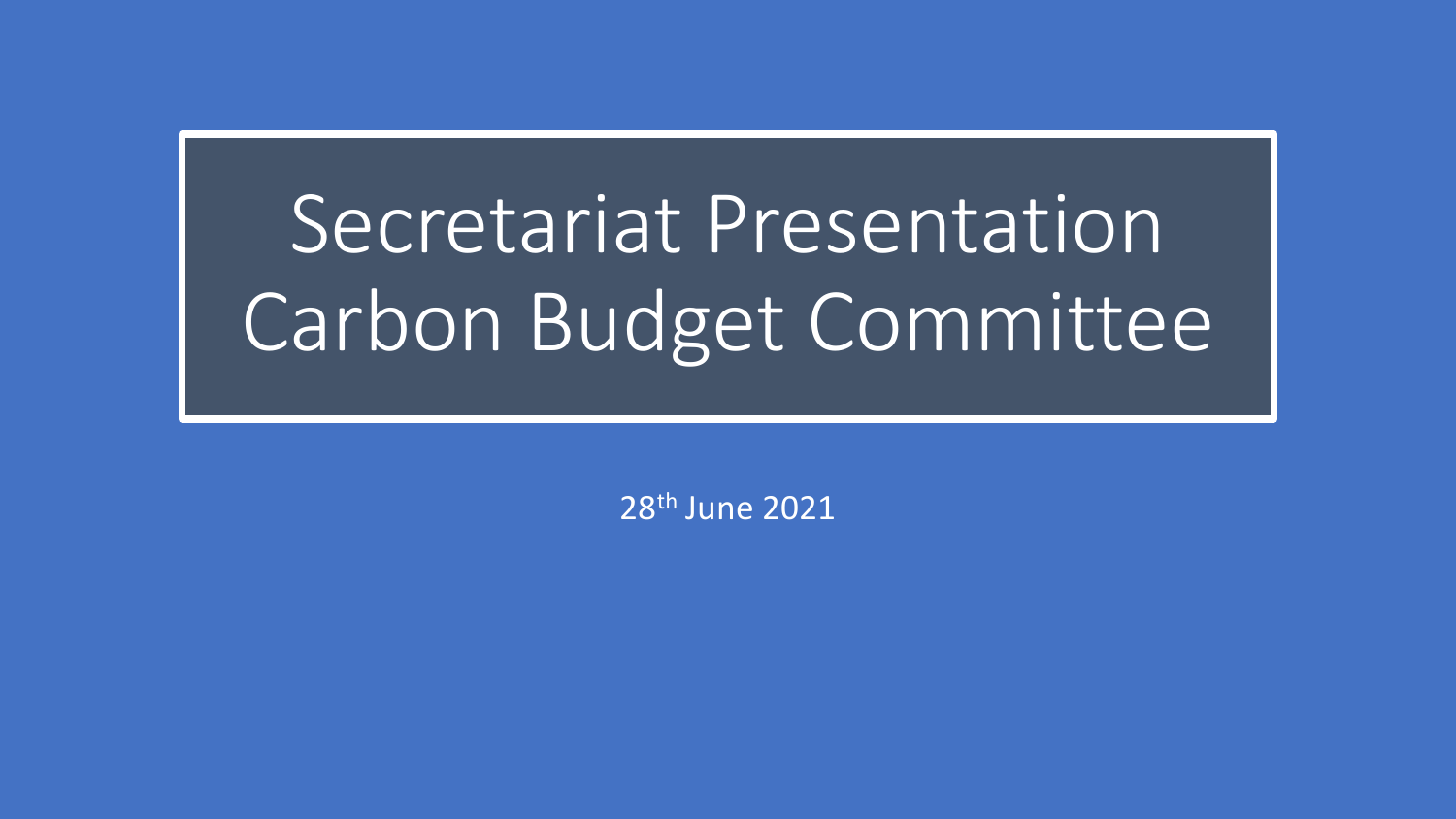What will the Committee hand over to the Council?

• Numbers for the 3 carbon budget periods

• A report of its work

### Two Dimensions;

- What has the Committee done and concluded with respect to the *criteria*
- What has the Committee done and concluded with respect to the *methodology*

• *What follows is a proposal for \*how\* to report the Committee's work and conclusions*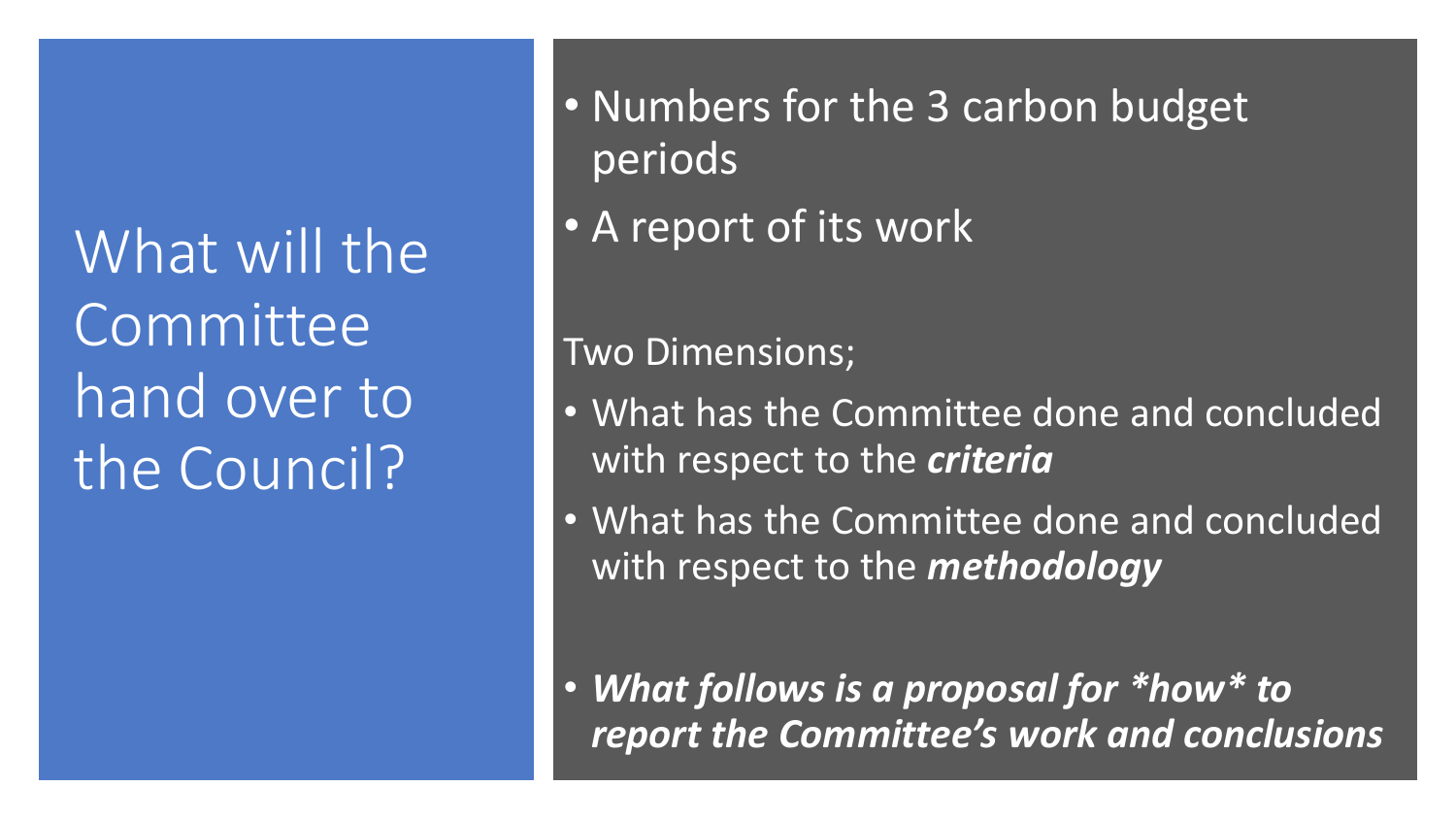## Carbon Budget Committee **Outputs**

• Draw up draft carbon budgets for the periods 2021-25, 2026-30 and 2031-35 to be considered by the Climate Change Advisory Council.

• As part of this task, the Committee will include the criteria set out in the Climate Action and Low Carbon Development Act (2015) and the current draft of the Climate Action and Low Carbon Development Amendment Bill (2021) in its consideration of carbon budgets.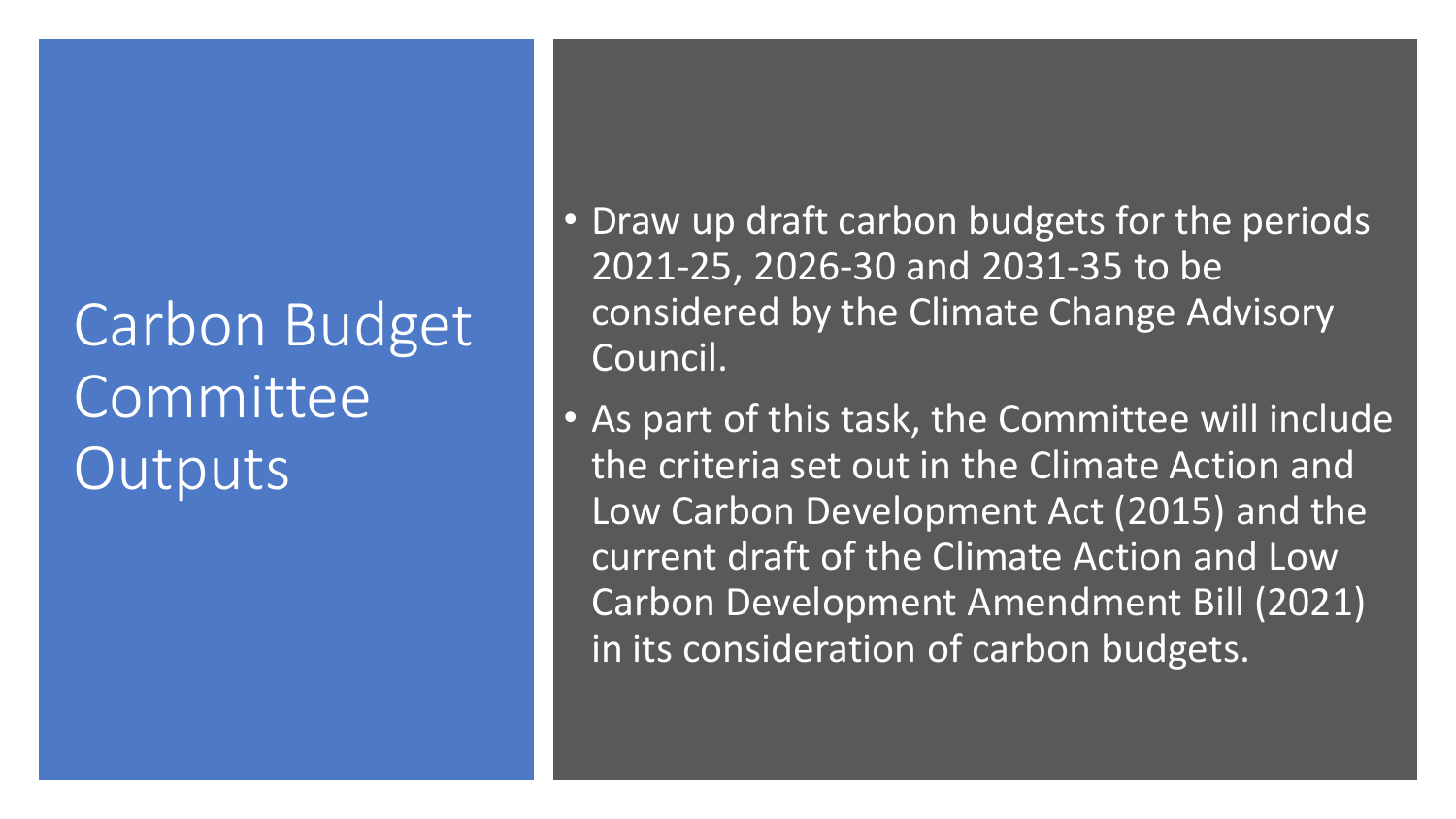| <b>Criteria</b><br>Shorthand | <b>Quoted Text from the 2021 Bill</b>                                                                                                                                                                                                                                                                                                                                                                                                    | <b>Statement of work done and conclusions</b>                                                                                                                                                                                                                                                                                                                                                           |  |
|------------------------------|------------------------------------------------------------------------------------------------------------------------------------------------------------------------------------------------------------------------------------------------------------------------------------------------------------------------------------------------------------------------------------------------------------------------------------------|---------------------------------------------------------------------------------------------------------------------------------------------------------------------------------------------------------------------------------------------------------------------------------------------------------------------------------------------------------------------------------------------------------|--|
| 'National<br><b>Climate</b>  | 6A(1) A carbon budget, consistent with furthering the<br>achievement of the national climate objective, shall be<br>proposed by the Advisory Council<br>National Climate Objective:<br>Objective' 3(1) "The State shall,, by 2050, the transition to a<br>climate resilient, biodiversity rich, environmentally<br>sustainable and climate neutral economy                                                                               | The bill defines a 'climate neutral economy' as<br>"a sustainable economy and society where<br>greenhouse gas emissions are balanced or<br>exceeded by the removal of greenhouse gases".<br>We would note that the word 'balance' does<br>not presuppose which metric is used.<br>Council will hear evidence on the question of<br>biodiversity as this will not be ready in time for<br>the Committee. |  |
| $^{\prime}51\%$              | 6A(5) "The first 2 carbon budgets proposed by the<br>Advisory Council shall provide for a reduction of 51%<br>in the total amount of greenhouse gas emissions over<br>the course of the first 2 budget periods ending on 31<br>December 2030, from the annual greenhouse gas<br>emissions reported for the year ending on 31<br>December 2018, as set out in the national greenhouse<br>gas emissions inventory prepared by the Agency." | Still in progress.<br>The Council offered the following guidance:<br><b>GWP100 (AR5)</b><br>All sectors (excl international aviation,<br>maritime)<br>Role of LULUCF uncertain                                                                                                                                                                                                                          |  |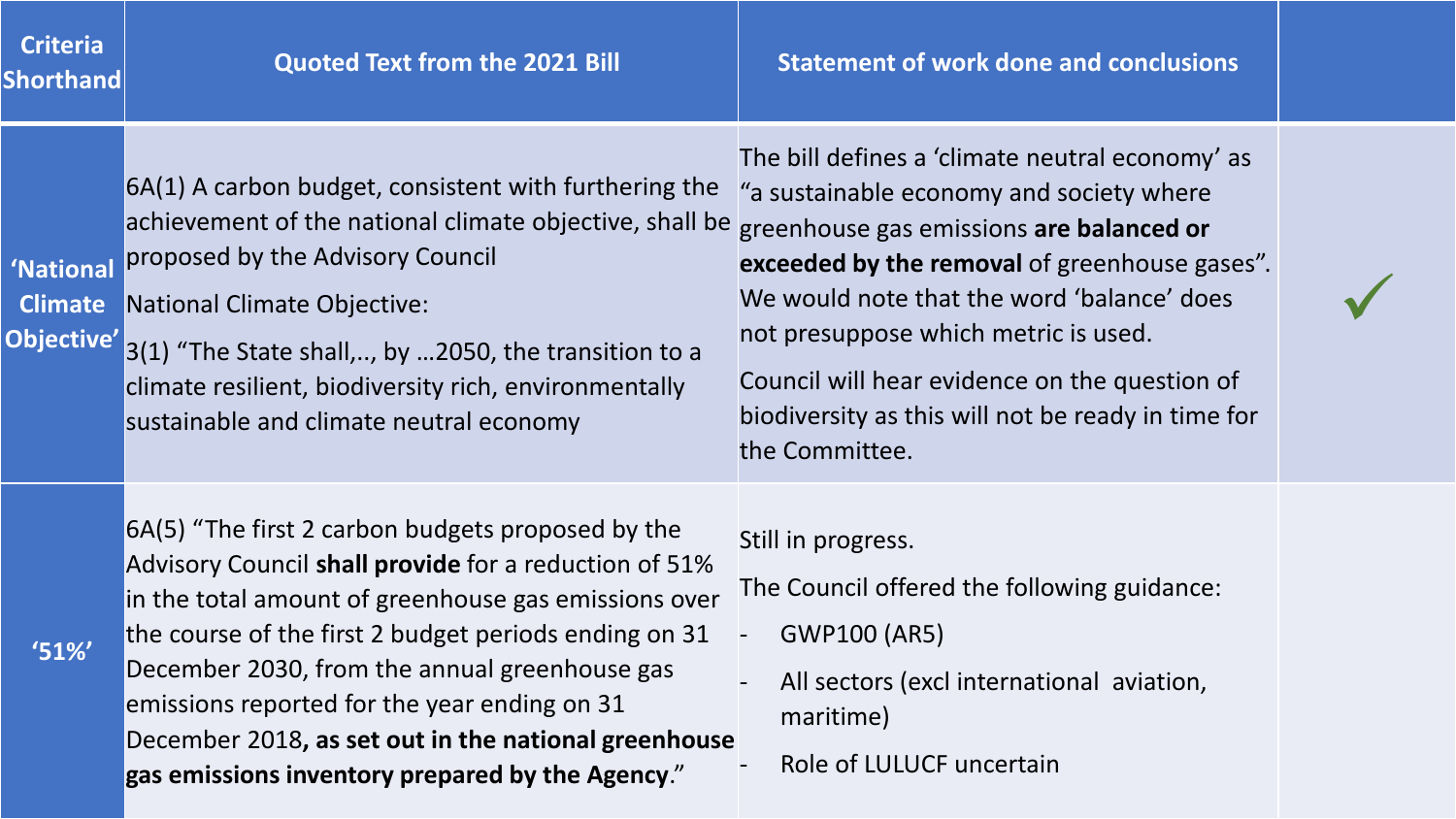| <b>Criteria</b><br><b>Shorthand</b> | <b>Quoted Text from the 2021 Bill</b>                                                                                                                                                                                                                                                                                                                                                                                                                                                                    | <b>Statement of work done</b><br>and conclusions                  |  |
|-------------------------------------|----------------------------------------------------------------------------------------------------------------------------------------------------------------------------------------------------------------------------------------------------------------------------------------------------------------------------------------------------------------------------------------------------------------------------------------------------------------------------------------------------------|-------------------------------------------------------------------|--|
| <b>'UNFCCC'</b>                     | 6A (9) (a) (i) that is consistent with the ultimate objective specified in Article 2<br>of the UNFCCC<br>Stabilization of greenhouse gas concentrations in the atmosphere at a level<br>that would prevent dangerous anthropogenic interference with the climate<br>system.<br>- allow ecosystems to adapt naturally to climate change,<br>ensure that food production is not threatened<br>- enable economic development to proceed in a sustainable manner.                                            | Literature reviews, Top<br>Down analysis and<br>estimate          |  |
| 'Paris<br>Agreement'                | $3(3)(a)(ii)$ "the steps specified in Article 2 and 4(1)" Both 2.0 °C or 1.5 °C are<br>mentioned as objectives in Article 2 of the Paris Agreement, alongside an<br>adaptation goal and a goal for financial flows.<br>Article 4 includes concepts such as global peaking of GHGs as soon as possible,<br>, best available science, achieving a balance between emissions and removals<br>in the 2 <sup>nd</sup> half of the century, equity, sustainable development and the<br>eradication of poverty. | Literature reviews, Top<br>Down analysis and<br>estimate          |  |
| 'EU'                                | 3(3)(a)(i) any mitigation or adaptation commitments. i.e. the EU Climate and Note and presentation by<br>Energy Framework, the LULUCF Regulation and the EU Climate Law.<br>EU ambition is 55% emissions reduction overall by 2030 rel. 1990, and a long<br>term ambition of net zero by 2050.                                                                                                                                                                                                           | Prof. Brian O Gallachóir.<br>LULUCF question still<br>outstanding |  |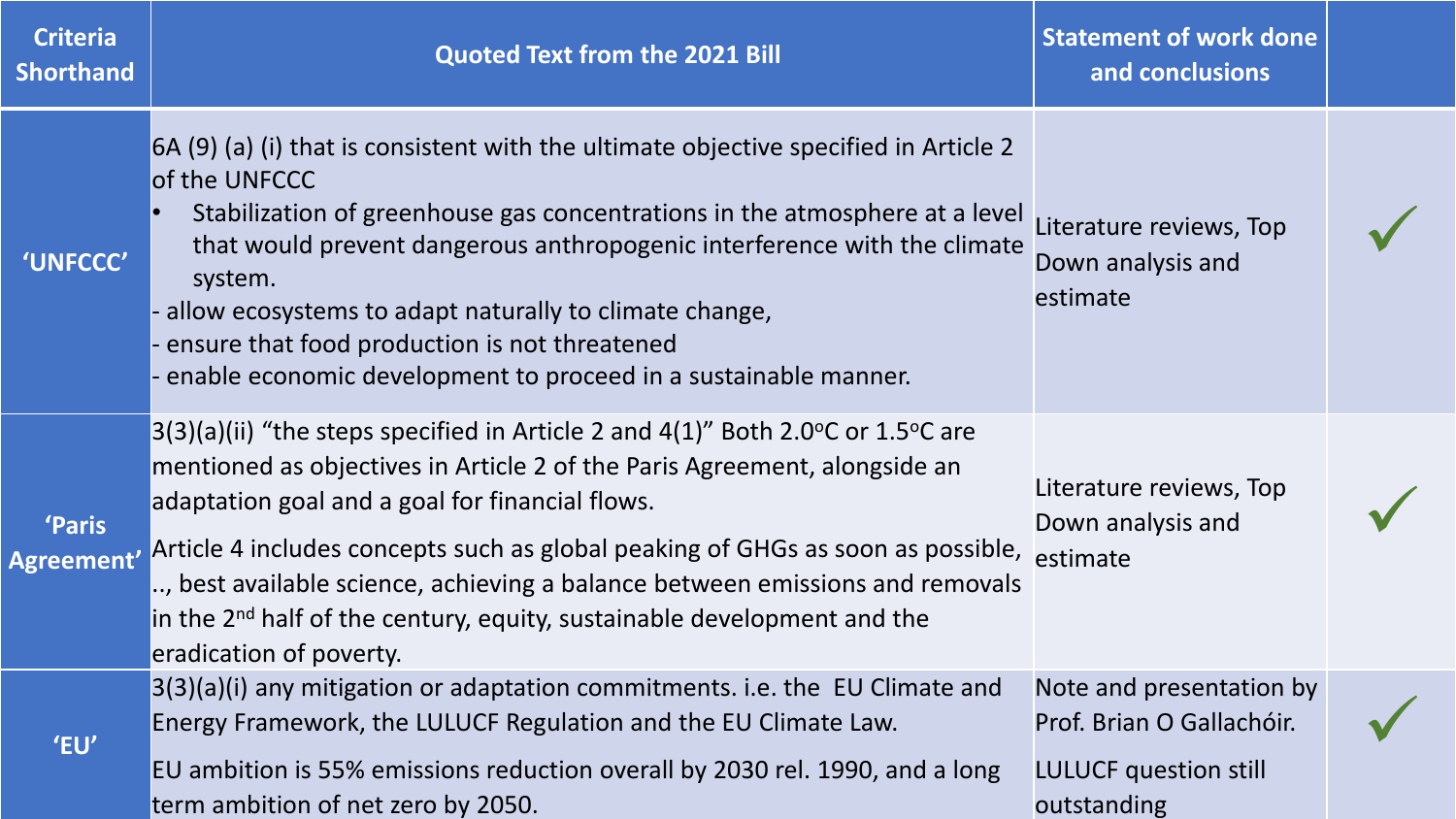| <b>Criteria</b><br><b>Shorthand</b> | Quoted Text from the 2021 Bill                                                                                                                                                                                                                                        | <b>Statement of work done and conclusions</b>                                                                             |  |
|-------------------------------------|-----------------------------------------------------------------------------------------------------------------------------------------------------------------------------------------------------------------------------------------------------------------------|---------------------------------------------------------------------------------------------------------------------------|--|
| and                                 | $'$ inventories(ii) which takes account of $-$ (I) the most recent national<br>greenhouse gas emissions inventory and projection of future<br>projections' greenhouse gas emissions, prepared by the Agency,                                                          | Modelling has been based on the most recent EPA<br>emissions inventory and projections data.                              |  |
| 'science'                           | (II) relevant scientific advice, including with regard to the distinct Literature reviews, top down estimate and expert<br>characteristics of biogenic methane,                                                                                                       | meeting.                                                                                                                  |  |
| 'reporting'                         | (III) international best practice on the reporting of greenhouse<br>gas emissions and removal,                                                                                                                                                                        | Guidance from the Council to employ GWP100<br>AR5 values. LULUCF question still outstanding.                              |  |
| 'economy'                           | (IV) "in so far as practicable, the need to maximise employment, Still in progress. Draft report from McKinsey and<br>the attractiveness of the State for investment and the long term from UCD. Awaiting ESRI analysis. Sectoral<br>competitiveness of the economy," | engagement in process.                                                                                                    |  |
| <b>'climate</b><br>justice'         | (b) "have regard to climate justice when carrying out its<br>functions under this section"                                                                                                                                                                            | Still in progress. Draft report from McKinsey and<br>from UCD. Awaiting ESRI analysis. Sectoral<br>engagement in process. |  |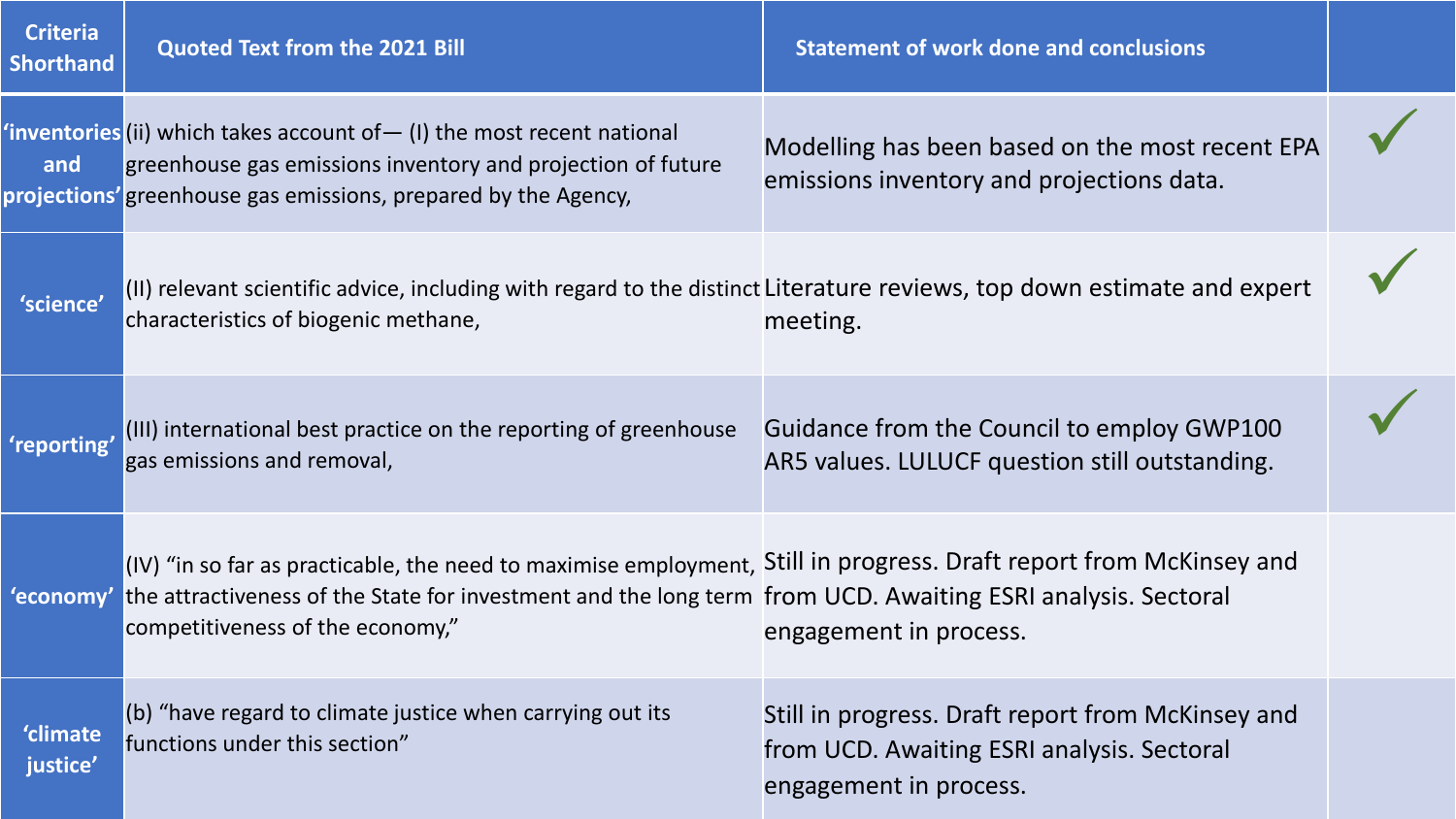## Carbon Budget Committee **Outputs**

### "the Committee would;

Top-down:

• "Estimate an appropriate carbon budget for Ireland for the period 2021 – 2050 based on consideration of the global carbon budget…"

Bottom-up:

• "Consider what legislative requirements at national and EU level mean for emissions up to 2030, covering the first two carbon budgets.."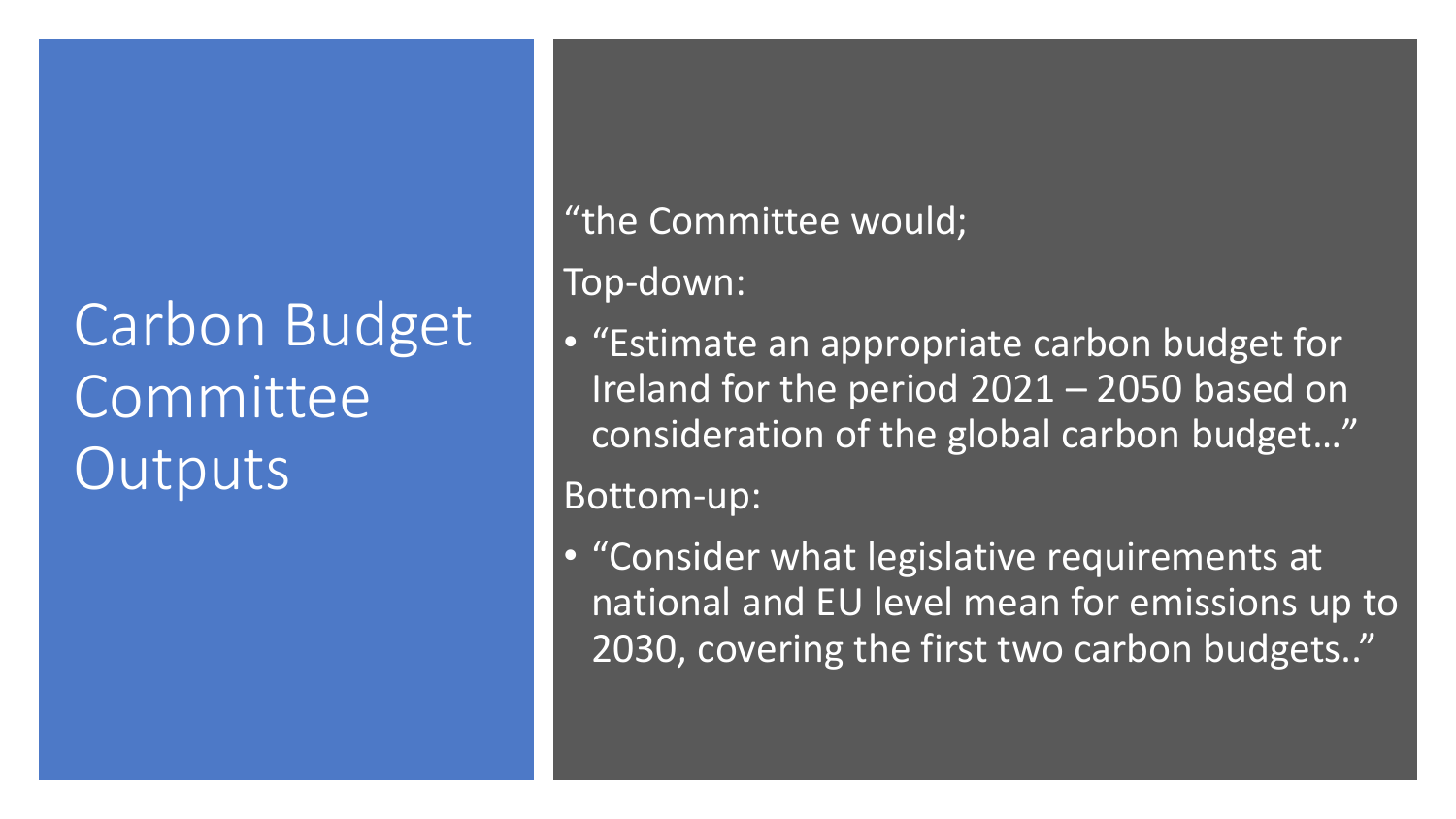### Top Down

[addressing criteria: national climate objective, UN, Paris Agreement, science, climate justice]

#### **Committee**

#### **Mandate Statement of work done and conclusions**

**The potential for negative emissions**

The Scientific Aspects of LULUCF have been discussed by experts and fed back to the Committee, including current status and potential out to 2050. The treatment of LULUCF towards the 51% emission reduction target is not yet clear.

#### **The role of different**

**The global** 

**carbon** 

**budget**

**gases**

The Ctte received and considered literature reviews from two CCAC Carbon Budget fellows. An expert meeting was held on 22<sup>nd</sup> June with international speakers including Dr. Andy Reisinger, NZ/IPCC, Dr Joeri Rogelj, ICL, Prof. Myles Allen, Oxford, and Mr. Florin Vladu, UNFCCC. A note of the meeting was provided by Met Eireann.

✓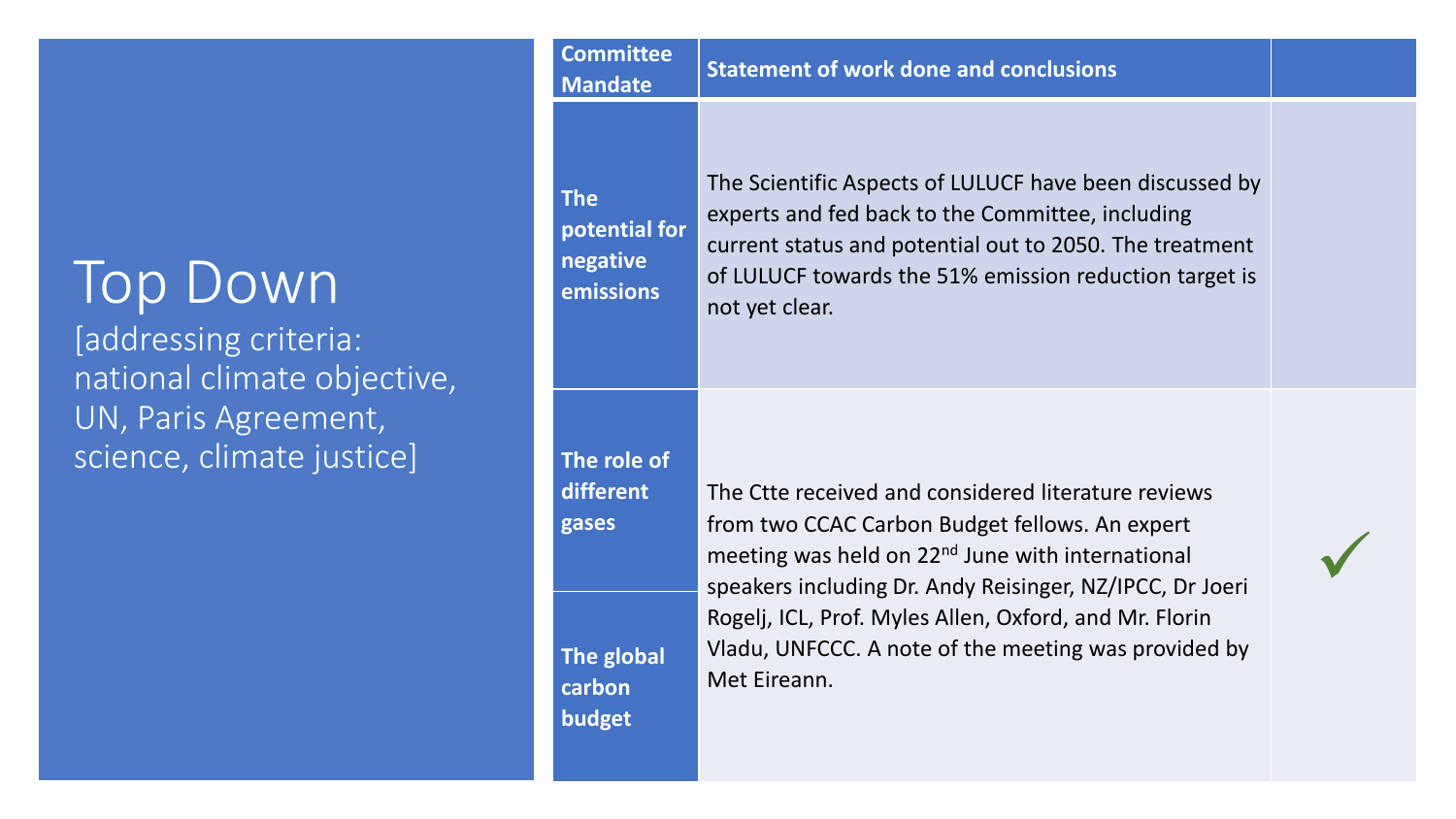| <b>Megatonnes (Mt) of Carbon Dioxide</b>                                                                                                                         |                                                  |                                                                                                                                                                                                        |  |  |
|------------------------------------------------------------------------------------------------------------------------------------------------------------------|--------------------------------------------------|--------------------------------------------------------------------------------------------------------------------------------------------------------------------------------------------------------|--|--|
| An estimate of the Global Carbon<br>Budget consistent with the Paris 1.5°C<br>temperature goal is                                                                | 440,000<br>MtCO <sub>2</sub>                     | 50-50% chance of 1.5°C<br>Better than 67% chance of 2°C                                                                                                                                                |  |  |
| An estimate of the simple downscaled<br><b>Global Carbon Budget for Ireland up to</b><br>2050 is                                                                 | 280Mt CO <sub>2</sub>                            | Based on population, allowed emissions of<br>long-lived GHGs (~an inheritance/wealth)                                                                                                                  |  |  |
| An estimate of negative emissions<br>potential in Ireland is                                                                                                     | 200Mt $CO2$                                      | Negative emissions or removals of $CO2$ can<br>compensate for emissions of greenhouse<br>gases so we can add this negative emissions<br>potential to the simple budget (~additional<br>one-off income) |  |  |
| An estimation of the negative<br>emissions equivalent impact of<br>methane reduction of;<br>1) 33% by 2030 (37% by 2050) is:<br>2) 25% by 2030 (30% by 2050) is: | 260Mt $CO2$<br>150Mt CO <sub>2</sub>             | A reduction in rate of emission has a 'cooling<br>effect' and may be added to the simple<br>budget (~an additional one-off income)                                                                     |  |  |
| Net total available carbon budget to<br>Ireland up to 2050 is thus<br>For the 33% scenario:<br>For the 25% scenario:                                             | 740 Mt CO <sub>2</sub><br>630 Mt CO <sub>2</sub> | Adding up the simple carbon budget<br>calculation, the negative emissions of $CO2$<br>and the negative impact of reduced rate of<br>methane emissions                                                  |  |  |

Top Down estimate of appropriate carbon<sup>1</sup> budget for **Ireland**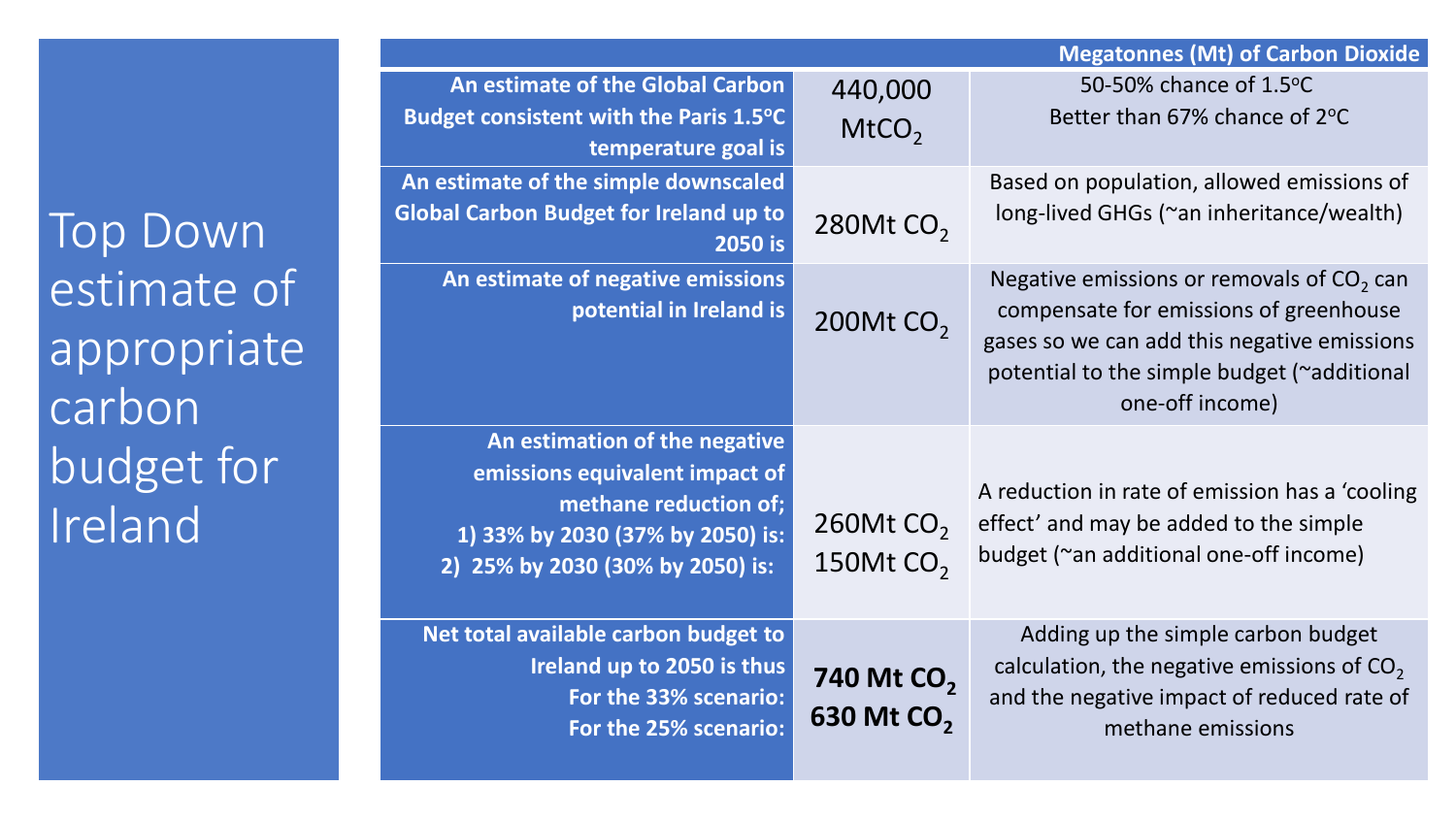## Bottom Up

[addressing criteria: national climate objective, 51%, EU, inventories and projections, science, reporting, economy, and climate justice]

| <b>Committee Mandate</b>                                                                                                                 | <b>Statement of work done and conclusions</b>                                                                                                                                                                                                                                                                                                                                                                           |  |  |  |
|------------------------------------------------------------------------------------------------------------------------------------------|-------------------------------------------------------------------------------------------------------------------------------------------------------------------------------------------------------------------------------------------------------------------------------------------------------------------------------------------------------------------------------------------------------------------------|--|--|--|
| The implication of<br>required compliance<br>with EU and National<br>Targets (e.g. 51%) incl.<br>treatment/inclusion of<br><b>LULUCF</b> | EU consideration as previously noted,<br>$\bullet$<br>LULUCF to be resolved<br>$\bullet$<br>51% to be resolved<br>$\bullet$                                                                                                                                                                                                                                                                                             |  |  |  |
| Feasibility,<br>competitiveness<br>impacts, implications for<br>investment                                                               | Modelling by 3 groups; UCC TIMES Ireland Model, Teagasc FAPRI and<br>$\bullet$<br>UL Goblin model. As well as insights from EPA inventory and<br>projections<br>Work is now underway to use the model outputs appropriately to<br>$\bullet$<br>assess the feasibility, competitiveness impacts, implications for<br>investment.<br>ESRI is using scenario outputs to inform further economic analysis.<br>$\bullet$     |  |  |  |
| <b>Distributional impacts,</b><br>jobs                                                                                                   | Teagasc provided input on the economic and social profile of the<br>$\bullet$<br>agriculture and associated food/drink sector.<br>A small scale study with UCD focussed on investment and jobs impacts<br>$\bullet$<br>of TIM energy modelling outputs<br>McKinsey analysis focussed on employment, the attractiveness of the<br>$\bullet$<br>State for investment and the long term competitiveness of the<br>economy. |  |  |  |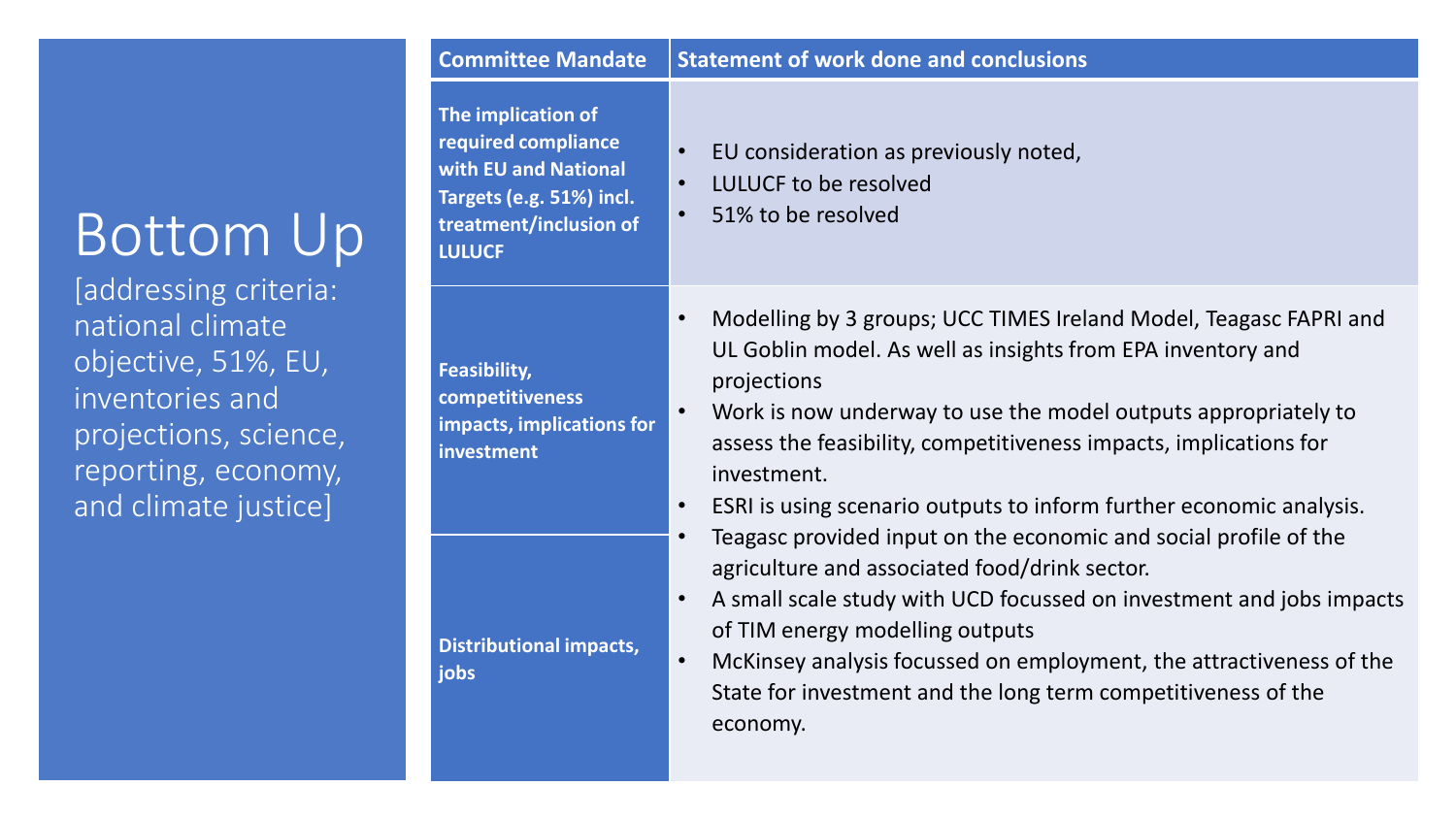**Scenarios Modelled** Indicative Numbers

| Mt GWP100<br>AR5      | 2021-2025<br>All gases<br><b>CB1</b> | 2026-2030<br><b>All gases</b><br>CB <sub>2</sub> | 2021-2030<br><b>All gases</b><br><b>Total</b> | 2031-2035<br><b>All gases</b><br><b>CB3</b> | 2021-2035<br><b>All gases</b><br><b>Total</b> |
|-----------------------|--------------------------------------|--------------------------------------------------|-----------------------------------------------|---------------------------------------------|-----------------------------------------------|
| Scenario 1<br>E57-A40 | 279                                  | 190                                              | 468                                           | 140                                         | 608                                           |
| Scenario 2<br>E61-A33 | 279                                  | 191                                              | 470                                           | 141                                         | 611                                           |
| Scenario 3<br>E65-A25 | 279                                  | 191                                              | 471                                           | 143                                         | 614                                           |
| Scenario 4<br>E70-A19 | 280                                  | 192                                              | 472                                           | 143                                         | 615                                           |
| Scenario 5<br>E51-A51 | 276                                  | 192                                              | 468                                           | 141                                         | 609                                           |
| Average               | 279                                  | 191                                              | 470                                           | 142                                         | 611                                           |

• There are multiple, technically feasible scenarios to achieve 51% by 2030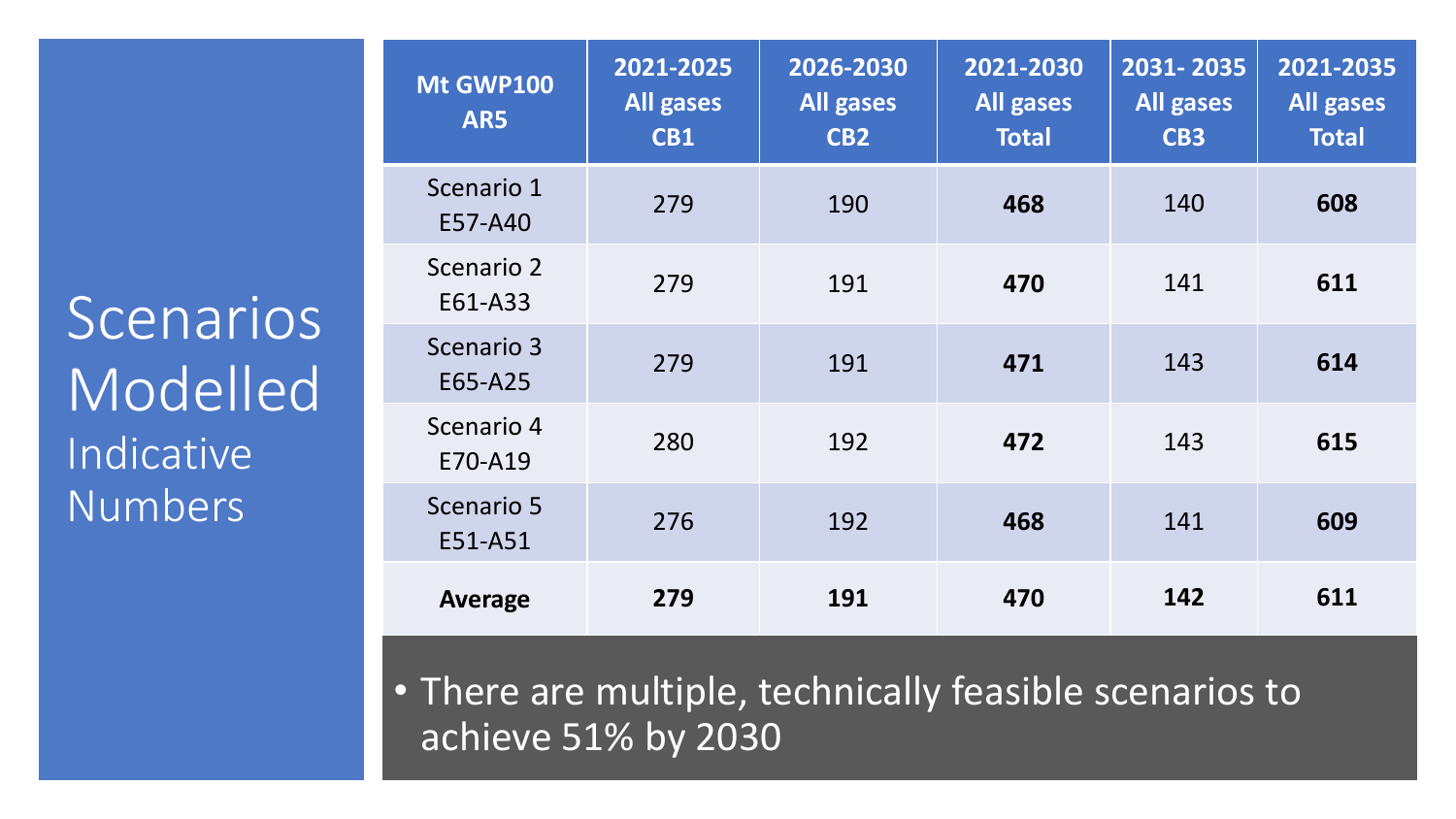### Illustrative pathways to 51% emissions reduction by 2030

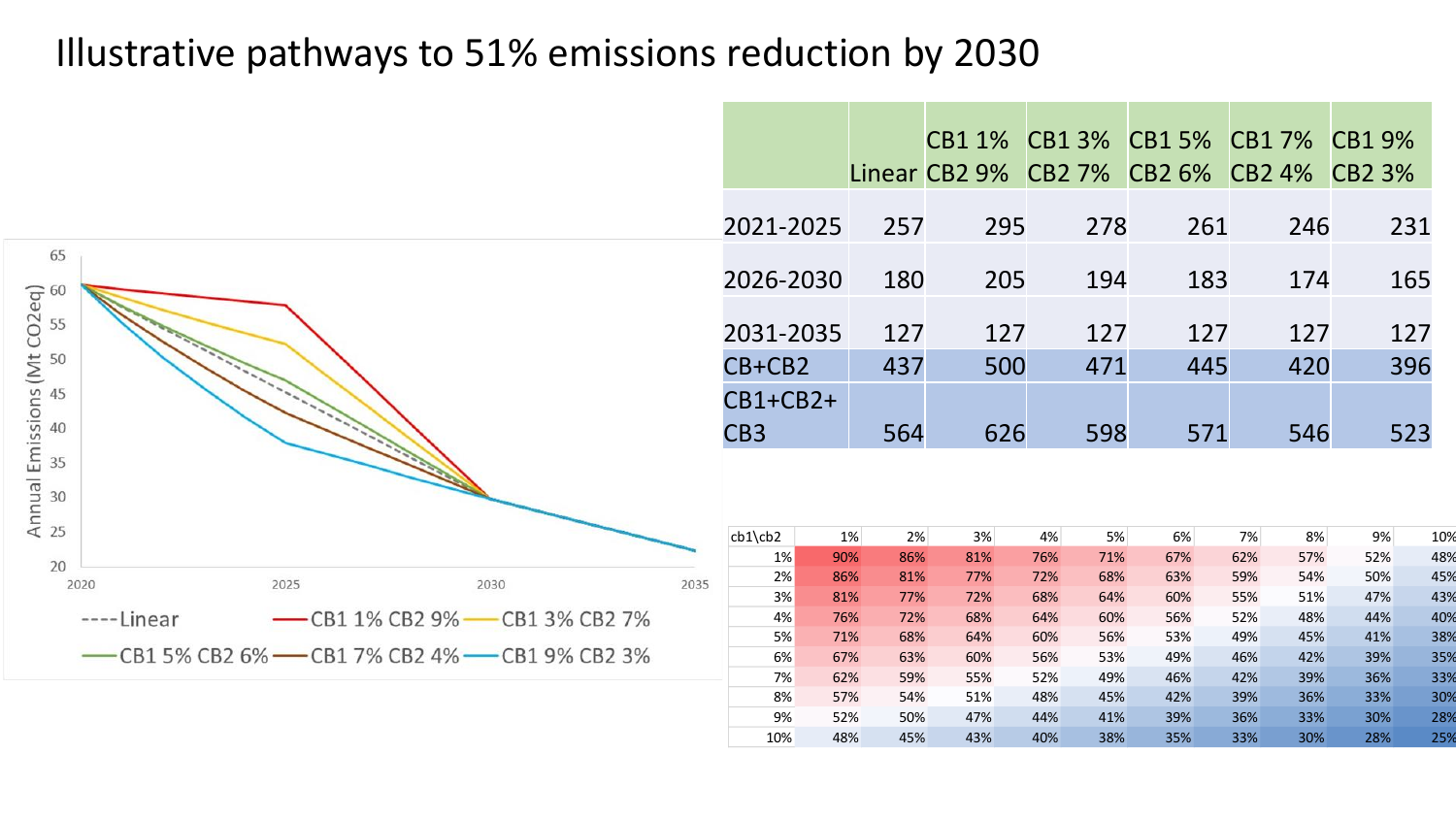### Illustrative pathways to 51% emissions reduction by 2030

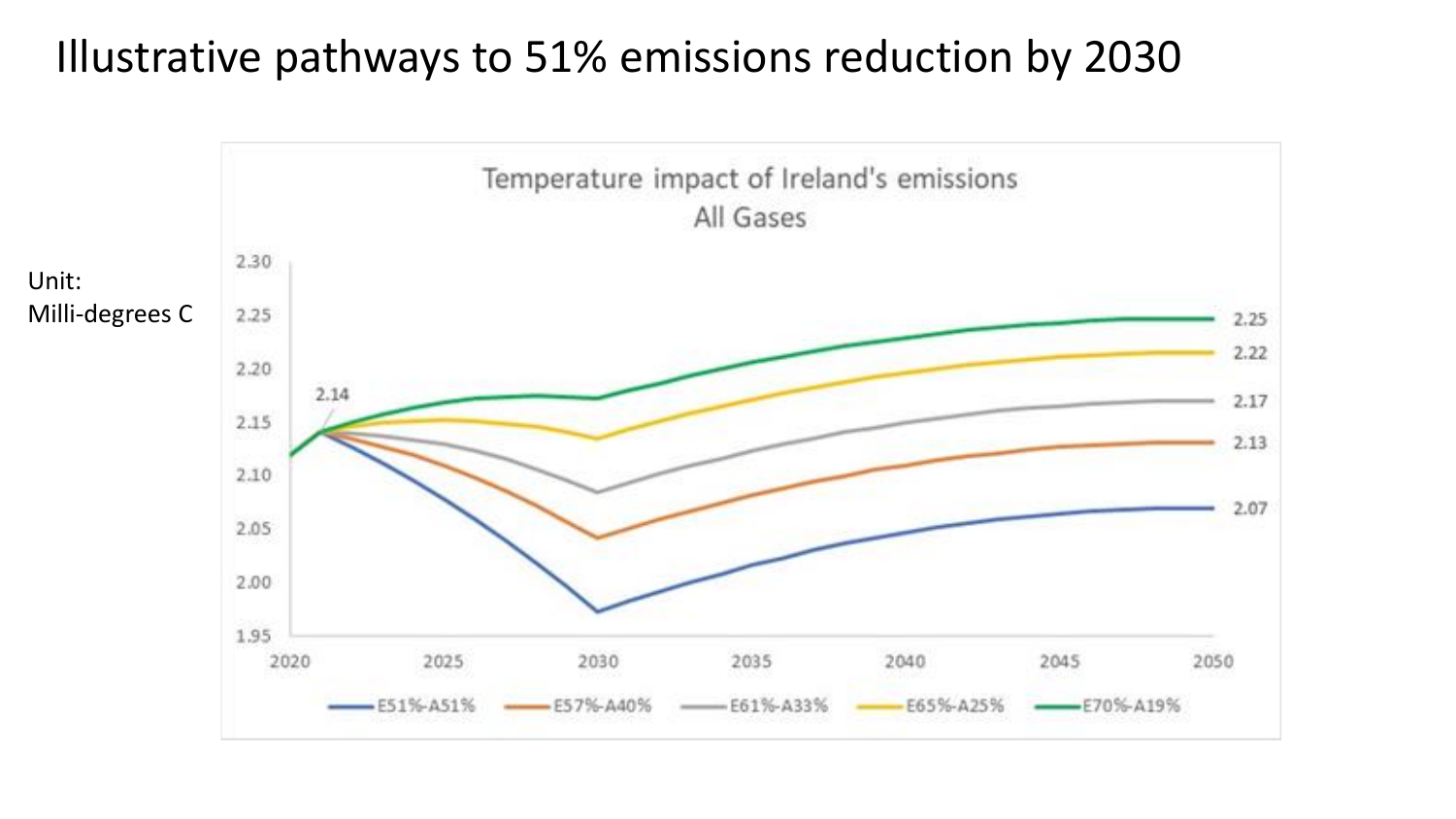Committee's Draft Carbon Budgets

| <b>Mt GWP100</b><br>AR5                                                            | 2021-2025<br><b>All gases</b><br>CB1 | 2026-2030<br><b>All gases</b><br>CB <sub>2</sub> | 2021-2030<br><b>All gases</b><br><b>Total</b> | 2031-2035<br><b>All gases</b><br>CB <sub>3</sub> | 2021-2035<br><b>All gases</b><br><b>Total</b> |
|------------------------------------------------------------------------------------|--------------------------------------|--------------------------------------------------|-----------------------------------------------|--------------------------------------------------|-----------------------------------------------|
| <b>With LULUCF</b>                                                                 |                                      |                                                  |                                               |                                                  |                                               |
| Without<br><b>LULUCF</b>                                                           |                                      |                                                  |                                               |                                                  |                                               |
| • CB3 will be calculated on the basis of a<br>linear trajectory from 2030 to 2050. |                                      |                                                  |                                               |                                                  |                                               |